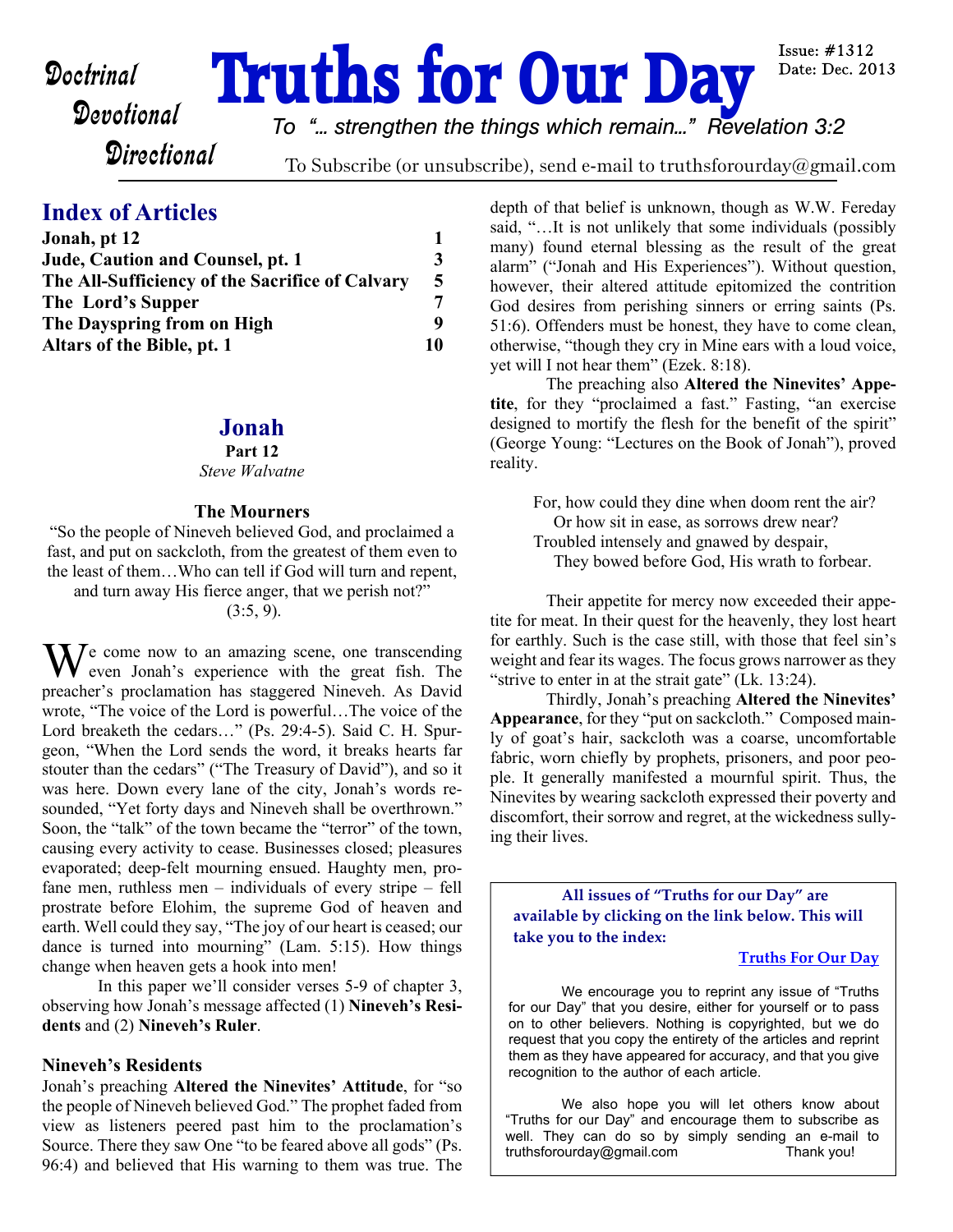Three more things deserve notice. (1) The Ninevites received Jonah's message **without distinction**. Every individual, "from the greatest of them even to the least of them" believed God. All owned their part in the crime, recognizing that "there is no difference: for all have sinned and come short of the glory of God" (Rom. 3:22-23). (2)

 The Ninevites also received Jonah's message **without delay**. None, it appears, hesitated, or stated like Felix, "Go thy way for this time; when I have a convenient season, I will call for thee" (Acts 24:25). They were dead earnest and it was well they were. Lastly, (3) the Ninevites received Jonah's message **without discord**. Few, if any, scoffed or scorned at God's words, unlike multitudes who as fools, "make a mock at sin" (Pr. 14:9), having "no fear of God" before their eyes" (Rom. 3:18). Something similar occurred in Acts 8:5-6, where we read, "Then Philip went down to the city of Samaria, and preached Christ unto them. And the people with one accord gave heed unto those things which Philip spake…" No wonder we read soon after, "And there was great joy in that city" (v.8).

#### **Nineveh's Ruler**

Word of Jonah's message "came unto" or "reached" the king of Nineveh, suggesting that what he received was an indirect report of the sudden phenomenon befalling the people. News likely filtered in from the city's precincts and the king's reaction to it was nothing short of astonishing. Generally, "Not many wise men after the flesh, not many mighty, not many noble, are called…" (1 Cor. 1:26), but as England's Countess of Huntingdon (1707-1791) reportedly said, "Thank God for the letter 'm' in that word 'many.'" Nineveh's king was among the few, who for a time at least, bowed before the majesty of Almighty God. Four items in particular, characterized the king's attitude when he heard the message from heaven. We're informed of,

- **1. The King's Descent**: "He arose from his throne…and sat in ashes."
- **2. The King's Disrobing**: "He laid his robe from him."
- **3. The King's Decree**: "He caused it to be pro claimed and published…"
- **4. The King's Desire**: "…That we perish not."

**The King's Descent**. A king's throne was emblematic of his authority and power, for from its elevated height, judgments came down and rule was enforced. For a sovereign to leave his throne and assume ground on par with his lowliest subjects, was an expression of utter submission. This ruler never flinched, but freely fell to an ash-strewn place, that through mourning he might appease the King of all kings, the very God of heaven. What an example for his subjects!

**The King's Disrobing**. Nothing was more out of place at a time like this, then the king's luxurious robe.

Thus, "he laid his robe from him." The words connote deliberate action. He was quick to put it away. Richard Sibthorp imagined the king's angst – "Take the robe from me, the glitter of which is painful to my sight…Darken the rooms, hush the babbling tongue, and soften the step of the busy foot. Bring the sackcloth. Sprinkle me with the ashes" ("Notes of Lectures on the Book of Jonah"). In like manner, sinners must dispense with fleshly "garments" that hinder salvation, and turn humbly to Christ.

**The King's Decree**. In consultation with his nobles, the king issued a decree, demanding,

- **1. A Cessation of food and water**
- **2. A Covering of sackcloth**
- **3. A Crying unto God**
- **4. A Change in Activities**

A Cessation of food and water: "Let neither man nor beast, herd nor flock, taste anything: let them not feed, nor drink water" (v.7). Most of Nineveh likely began fasting before this edict. Nevertheless, the king's ruling made it mandatory and established guidelines for its scope. It was a fast of "unusual severity" (John Broad: "Lectures on Jonah"), forbidding water as well as food, and affecting beasts as well as humans. This shows how seriously Nineveh's Ruler regarded God's message. In Noah's day, wicked sinners "did eat" and "they drank," then "the flood came, and destroyed them all" (Lk. 17:27). Likewise in Lot's day, the vile populace "did eat" and "they drank" and it "rained fire and brimstone from heaven, and destroyed them all" (Lk. 17:28-29). The rich man of Luke 12 did the same, saying, "Soul…take thine ease, eat, drink, and be merry." Ah, but "God said unto him, Thou fool, this night thy soul shall be required of thee…" (vv.19-20). Nineveh's king was different. He feared God, commanding all eating and drinking to cease.

A Covering of sackcloth:"Let man and beast be covered with sackcloth" (v.8). If fasting depicted deprivation, then sackcloth depicted humiliation. In short, the covering of sackcloth bore witness to the fact that neither man nor beast was fit for God's presence. "The horses of Nineveh," wrote Richard Sibthorp, "had been much used to promote the pride and oppression of her warriors and nobles. It was fitting that they should express their master's present humiliation for those and other sins." Like lead weight, that dark, coarse coat of sackcloth pressed on its bearer as sin does on souls that discover its exceeding sinfulness (Rom. 7:13). How good when sinners lose that coat and exclaim gladly, "…He hath clothed me with the garments of salvation, He hath covered me with the robe of righteousness" (Isa. 61:10).

A Crying unto God: "Cry mightily unto God" (v.8). The King wanted one great, harmonious cry to reach the ear of God. It must be "mighty," for they were mighty sinners.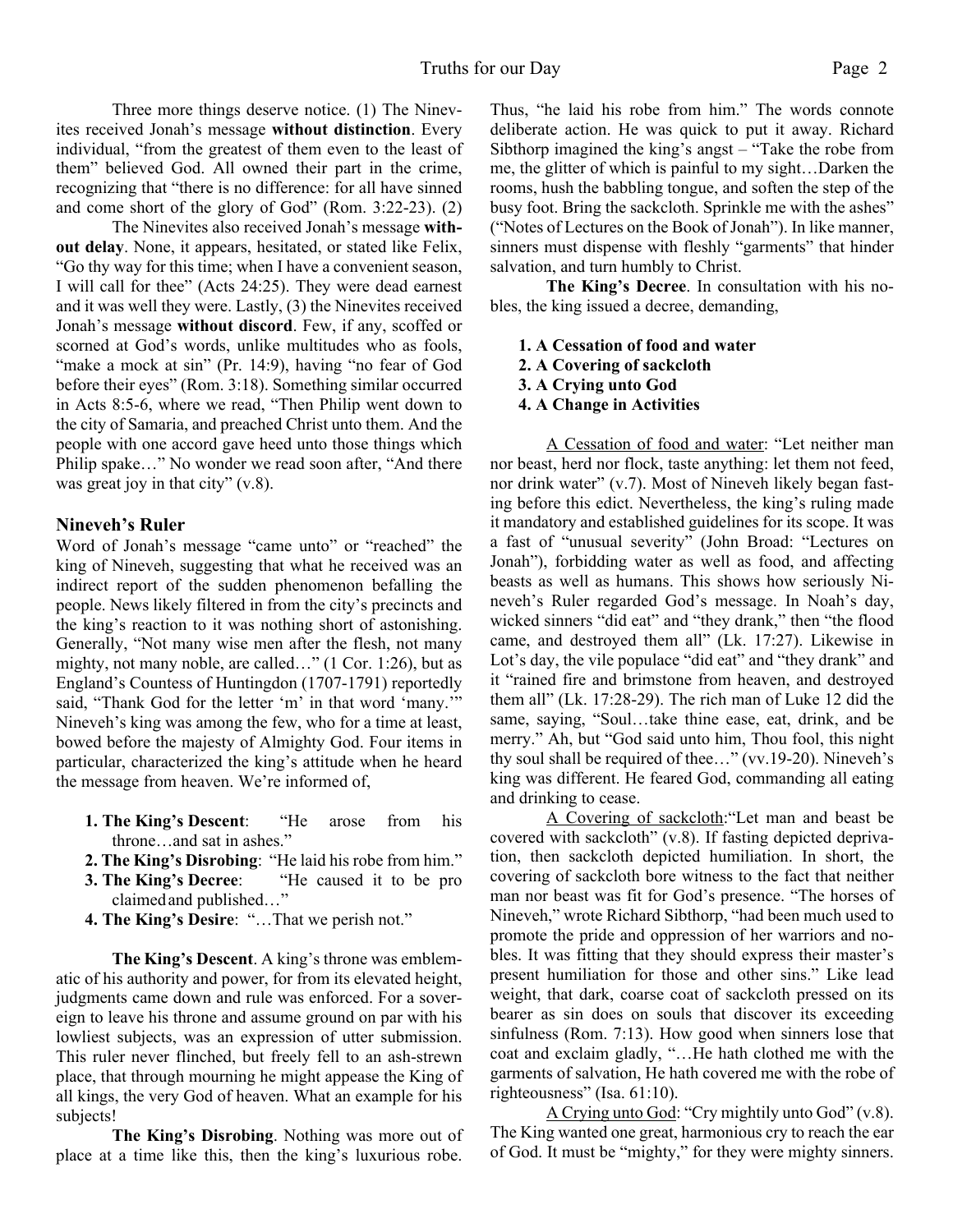"Their sins had been crying to heaven for vengeance; and the messenger of God was crying against them in the most awful threatening: it became them, therefore, in this hour of alarming crisis to "cry mightily unto God' for mercy" (George Young: "Lectures on the Book of Jonah"). Even hungry beasts, say some, would have added their bellows to the pathetic chorus. All of it – the entire wail – must find its way to the God they'd offended. Only then, was there any hope of reprieve.

A Change in activities: "Let them turn every one from his evil way, and from the violence that is in their hands" (v.8). The Ninevites' remorse was to rise not just from within, but resonate without. "Life" and "lip" must move as one, for "faith without works is dead" (James 2:26). Anything less is a sham and the king knew it. Their repentance was worthless if it failed to alter both their walk ("evil way") and their works ("the violence in their hands"). This entailed long-term change. Sincere repentance is never a one-time act at conversion, but a life-time attitude that only deepens through the years. It ever abides with those that remember, "the hole of the pit whence [they were] digged" (Isa. 51:1).

**The King's Desire.** In closing, notice the king's unceasing desire for mercy. Yet, in the end, he could only say, "Who can tell if God will turn…?" J.M. Flanigan says, "There is a certain sadness about 'Who can tell?'…There was no guarantee, but there was hope, if only a glimmer." ("What the Bible Teaches, Jonah"). The Israelites "cried unto the Lord in their trouble, and He delivered them out of their distresses" (Ps. 107:5-6), but would He hear Nineveh's plea? If not, then the city would "perish soliciting His grace" (George Young) – there was no other option, for God's "fierce anger" hung heavy. Jeremiah witnessed its blow on Jerusalem. Darkness veiled its intensity at Calvary. The cry rang out, "Is it nothing to you, all ye that pass by? Behold, and see if there be any sorrow like unto My sorrow, which is done unto Me, wherewith the Lord hath afflicted Me in the day of His **fierce anger**" (Lam. 1:12). Steeped in false gods, Nineveh's residents and ruler trembled, comprehending in measure, how fearful it was "to fall into the hands of the **living** God" (Heb. 10:31)! *(continued)*

# **Jude: Caution and Counsel** *Joel Portman*

Jude is one of the short epistles that are packed with very<br>important teaching and encouragement for the last days Tude is one of the short epistles that are packed with very of the Christian era. It stands with the second and third epistles of John especially, as both depict conditions that exist when early apostolic teaching and principles have lost much of their power, and when man's degenerative tendency begins to express itself. 2nd John warns the elect lady about the dangers that will prevail because of roving false teachers who will attempt to undermine the truth that concerns the Lord Jesus. 3rd John is written to encourage a faithful brother, Gaius, in the midst of problems in a local assembly because of a man seeking to dominate and control. Jude seems to combine and summarize both of those problems. He warns his readers of the evil teaching that was slyly entering in among the saints with the resultant moral degeneration that would ensue. He also instructs them on how to continue faithful in the midst of men who would corrupt sound doctrine and practices. We need such warnings and encouragement today, so that believers can recognize the pattern of wrong behavior and be preserved with spiritual strength and fortitude to continue faithfully to the Lord and His Word.

 The pattern of Jude seems to follow the example of Nehemiah's men when they rebuilt the wall of Jerusalem in the face of enemy opposition (Neh. 4:17). They built with their tools in one hand, while they held a weapon of defense in the other. There was a need to build as well as to defend. Jude writes to contend for the faith in vss. 1-16 and shows **why** this is necessary, and he reminds the saints of the need to edify themselves in their most holy faith (v. 20), so that in the remaining verses as he shows **how** to contend for the faith. Believers in every day need to be equipped and ready to function in both aspects. The enemy of souls is always opposed to the truth and is unremitting in his efforts to destroy all that stands for God's honor and must be resisted on all points (1 Pet. 5:8-9).

 The placement of Jude's epistle is appropriate, even though the order of the books of the Bible is not inspired. Nevertheless, its position before the Revelation is indicative of its relationship to the latter conditions of Christian testimony seen in the letter to the seven churches in Rev. 2-3 and the following judgments of God unleashed on an ungodly world. Evil conditions of the world that result from disregard for God's Word sadly affect genuine believers as well, so that we see the need to reinforce divine principles in the hearts of the saints especially at the late hour that is indicated.

 We assume, as is the conviction of most reliable commentators, that this epistle was written by a man who didn't believe on the Lord Jesus during the period of His humanity, but who did become a follower of Christ after His resurrection. He seems to have been the brother of James (as he says), who was the half-brother of the Lord. Some have suggested that the Lord Jesus appeared to James first (1 Cor. 15:7) and that James was instrumental to convince those of his family of the resurrection of Christ. He evidently was in the upper room following the Lord's ascension (Acts 1:14). His writing is like that of his brother's in many ways; both use very strong, forceful and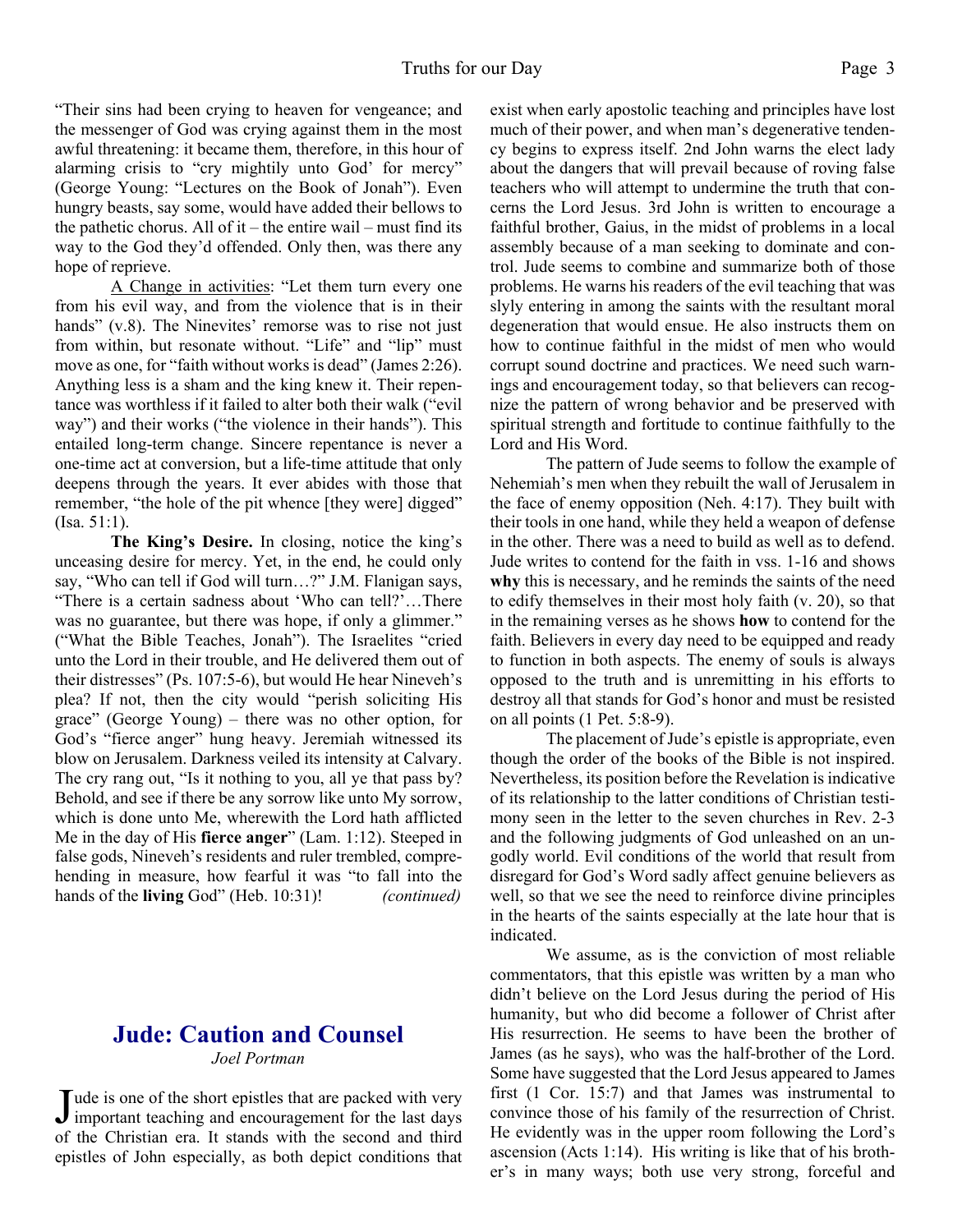descriptive words, and they express their teaching in a very clear, certain manner. We notice that they draw their illustrations from nature and from man's affairs, so we conclude that they were careful observers of their environment. Notice the vivid imagery of James 1:11, 3:3-6, 5:3 along with other similar passages, as compared with Jude's description of the apostates and their evil. Clearly, both were certain of what they were writing, and they expressed it in words that would make a definite impact on their readers. They were not man-pleasers in their writing, nor did they express their teaching in fuzzy, indefinite words that would not offend the readers. Those who speak God's Word must do so as the "oracles of God," (1 Pet. 4:11) and do so with the burden of a divinely-given message for the people.

 Jude was also completely familiar with the teachings of the Old Testament, and his use of different aspects of God's judgment would impress the readers with the reality of what he is speaking. It's interesting that he never quotes directly from the Old Testament; however, he uses examples that were well-known to his readers and includes other sources that are not found in Holy Scripture. He reminds them that God doesn't change in His attitude toward evil, and no matter where such evil is found, it will be judged severely according to the standard of Divine righteousness. He speaks of a sinning people being destroyed, sinning angels being cast down, and large cities such as Sodom and Gomorrah being destroyed. He uses these illustrations to emphasize that God will most surely judge sin no matter where it is found, and all the more when it is seen in those who have had more privilege. The Lord also reminds His listeners in Matt. 11 that they were liable for more severe judgment than Sodom and Gomorrah since they had greater privilege than those cities. Responsibility depends on privilege and opportunity that one has received from God.

 However, in the midst of such condemnatory statements, Jude constantly expresses his deep love for the saints of God. Four times he addresses them as "beloved" (vss. 1, (accepting the translation of JND and others for "sanctified") 3, 17, 20. He is also concerned about their preservation, since he uses words that are thus translated five times (vss. 1, 21, 24 in contrast to v. 6, where angels who kept not are now being "kept"). This is an element that is essential for us; God's preservation of His people with their exercise to keep themselves is set over against those who kept not the position that God had given them.

Jude offers his readers three views to consider:

- **1. A Present Assessment of their Condition, Need and Work**
- **2. A Remembrance of the Past Examples (v.5) and Past Word (v. 17)**
- **3. An Anticipation of the Future (v. 14, 21, 24)**

#### **Introduction, vss. 1-2**

Jude's personal identification rests solely on his relationship to Jesus Christ (a bondslave) and to his more wellknown brother, James. He never claimed a familial relationship or any closeness with Christ, but rather exalted Him above all others and rested content to be a slave who was completely at the command of His exalted Lord. His place is the proper place for all believers to take, never with familiarity in any relation to Christ but recognizing His greatness and absolute right to all authority. He was serving Christ by warning and exhorting the saints. He also enjoyed a familial and spiritual relationship with James, and seems to have exhibited a similar strength of character, somewhat stern, but deeply exercised about the welfare of God's people.

 As is his practice, possibly about 12 times in the epistle, he groups his teaching in three's, or triads. He writes in terms that include every believer in Christ. They are **Sanctified** (or beloved, JND, RV), though it seems that the AV is in keeping with the teaching of the epistle. Jude sees the saints as those who are set apart, separated from the contamination of the world. This has been accomplished positionally by God the Father upon salvation and is to be progressively seen in our lives as we go on. They are also "**Preserved** (kept) in/for Jesus Christ." Both forms are true, since believers are kept "in" Christ and "for" Christ. It is God's power that keeps us and it is for His pleasure and use that we are kept. They were also "**Called**" or chosen, an expression which is primarily applied to genuine believers and indicating that it is God's purpose which has been expressed in bringing them to the position they occupy. These terms are in the perfect participle, showing that this wasn't solely an initial or transient condition, but it is permanent and is still true.

 He then reminds them of God's actions and attitude toward them. They receive "mercy," "peace," and "love" abundantly. This is an unusual combination that is unique to Jude. In their circumstances, they needed all three: 'mercy' is the practical compassion of God toward them in their trials, 'peace' is needed in the tumultuous conditions that result from disruptive teachers, and 'love' is a requirement in view of their continuation of a close relationship with the Lord (v. 21) and a useful condition toward men (vss 22-23). Mercy was expressed in God's love toward the world that resulted in His grace ("For God so loved (God's mercy) the world, that He gave (God's grace) His only begotten Son…" (Jn, 3:16). But also in our experience, the grace that brought us to Christ is followed by the mercy that we need along the way. "Surely goodness and mercy shall follow me all the days of my life," (Ps. 23:6). His desire is that these elements might be found in their lives abundantly, "in increasing abundance," ("Wuest Lit. Trans") and this is always the result and expression of the bountiful hand of God toward His people.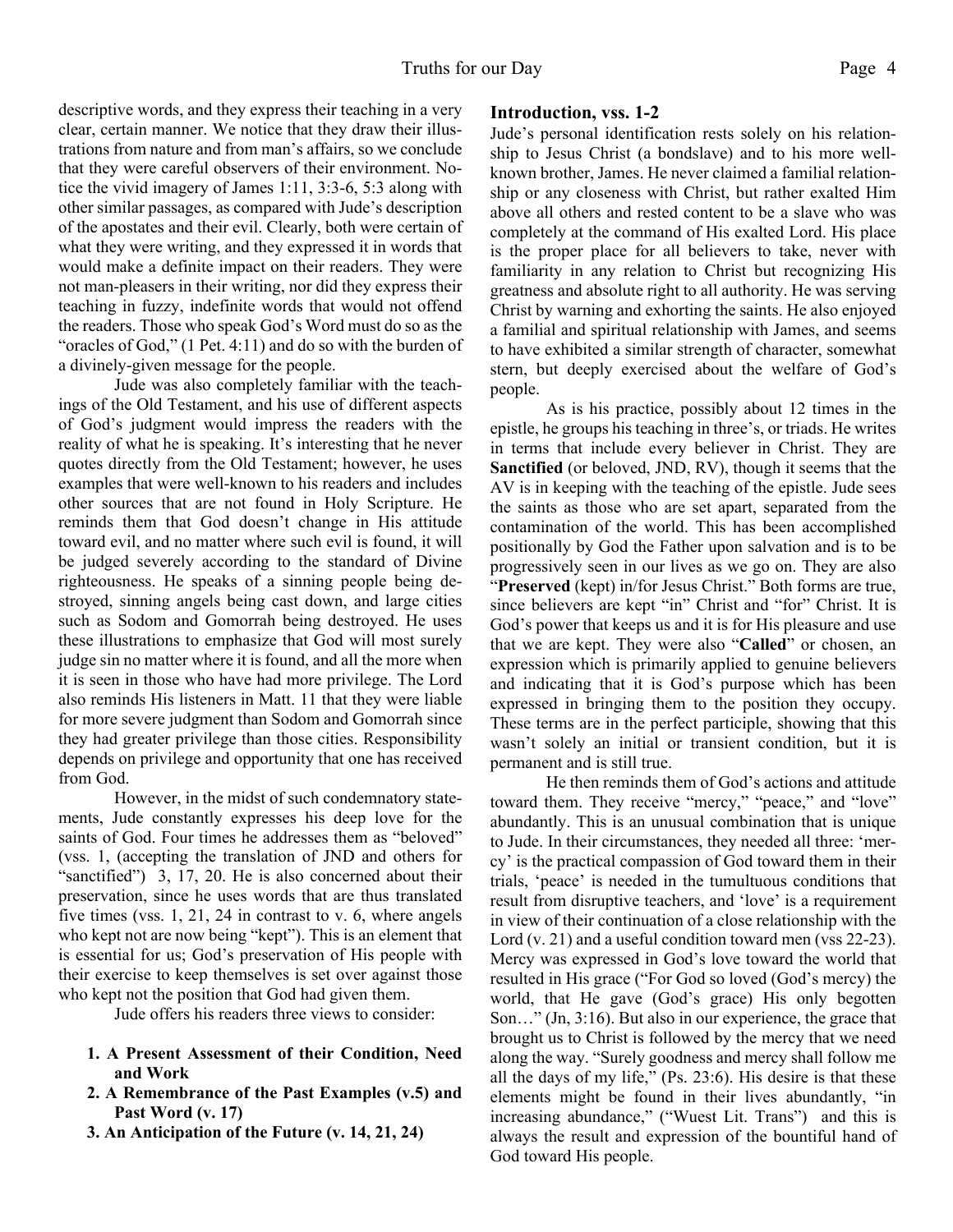Following this opening, Jude launches into his purpose for writing. He explains why he was moved to write such a heavy epistle in contrast to what he had intended to write. This, in itself, would indicate to us an aspect of the great truth of Divine inspiration of the Holy Scriptures.

*(continued)*

*"The dearest idol I have known Whate'er that idol be; Help me to tear it from Thy throne, And worship only Thee."*

*"So shall my walk be close with God, Calm and serene my frame; So purer light shall mark the road That leads me to the Lamb."* **William Cowper**

# **The All-Sufficiency of the Sacrifice of Calvary**

#### *Dr. E. A. Martin*

The Gospel of Christ is set forth in the Epistle to the<br>Romans as the power of God unto salvation to everyone Romans as the power of God unto salvation to everyone that believeth. It is "To him that worketh not," (Rom. 4:5), to those who are "without strength," (Rom. 5:6) for the "ungodly," "while we were yet sinners," (Rom. 8) and "when we were enemies we were reconciled to God by the death of His Son." (Rom. 5:10).

 But there are those who are not satisfied with such a gospel. They are not willing to believe that their own doings—good works, as they call them—have no part in the procuring of this salvation. There were then, as there are now, preachers who taught that in order to be saved the sinner must do something. What he must do they find written in the law.

 The Epistle to the Galatians was written to defend the Gospel against such preachers, upon whom it pronounces the curse of God. The addition of our imperfect works to the perfect sacrifice of Calvary would be to pollute God's altar, and so to make it "of none effect." Such preaching is "another gospel which is not another"; it is to "pervert the Gospel of Christ" (Gal. 1:6-7).

 In the book of Leviticus we have the cross of Christ set forth by five different offerings as fully meeting the sinner's need —the sin, the trespass, the burnt, the meal, and the peace offerings. All these must be unblemished sacrifices. He who would add a sixth offering, to represent his own works, would add a blemished sacrifice, thus polluting God's altar and meriting the curse of God. This same fivefold aspect of the cross of Christ is presented in this epistle, as the sole ground upon which the sinner must rest for salvation, and a curse attached to the man who, considering this insufficient, profanes God's altar by the addition of his own works.

#### **Christ, the All-Sufficient Sin Offering.**

"Who gave Himself for our sins that He might deliver us from this present evil world." (Gal. 1:4). Sin is anything that a man does contrary to the character of God. The world is called "this present evil world." Satan is its God and prince, and all the unregenerate serve him; nor can they serve any other master, therefore all that emanates from them is sin, no matter how good it may appear in their own eyes. The repentant man is the man who has learned that this is true of him. He may be what the religious world terms a very good man but he discovers that there is no good in him, and the language of his heart is, "Behold, I am vile," (Job. 40:4),"Woe is me, for I am undone." (Isa. 6:5). He sees himself not only devoid of good works, but also of goodness. The gospel of the sin offering is good news to such. "He gave Himself for our SINS." (Gal. 1:4). "The bodies of those beasts whose blood is brought into the sanctuary by the high priest for sin are burned without the camp wherefore Jesus also that He might sanctify the people with His own blood suffered without the gate." (Heb. 13:11-12). Because of our sins He was cast out as unfit for the city of God. Because of His blood we are made fit for the very sanctuary of God. Our sins were imputed to Him; His righteous work is imputed to us. The man who considers himself not wholly bad is, in his own estimation, too good a sinner to offer only Christ Jesus as a sin offering. He must needs add his own "good words," and thus he pollutes the altar and merits the curse of God.

#### **Christ as the All-Sufficient Trespass Offering.**

"Christ hath redeemed us from the curse of the law, being made a curse for us, as it is written, cursed is every one that hangeth on a tree." (Gal. 3:13) While sin is anything that is contrary to the character of God, transgression is the breaking of God's commands. It is an aggravated form of sin, and may be done either knowingly or ignorantly. Trespass is measured by the Word of God and not by our knowledge of that Word. "Cursed is every one that continueth not in all things that are written in the book of the law to do them" (Gal. 3:10). When the Spirit of God deals with a man, he discovers that he has not kept ALL God's commandments, no, nor even any one of them, and that he is under the curse of the holy law. The gospel of the trespass offering is good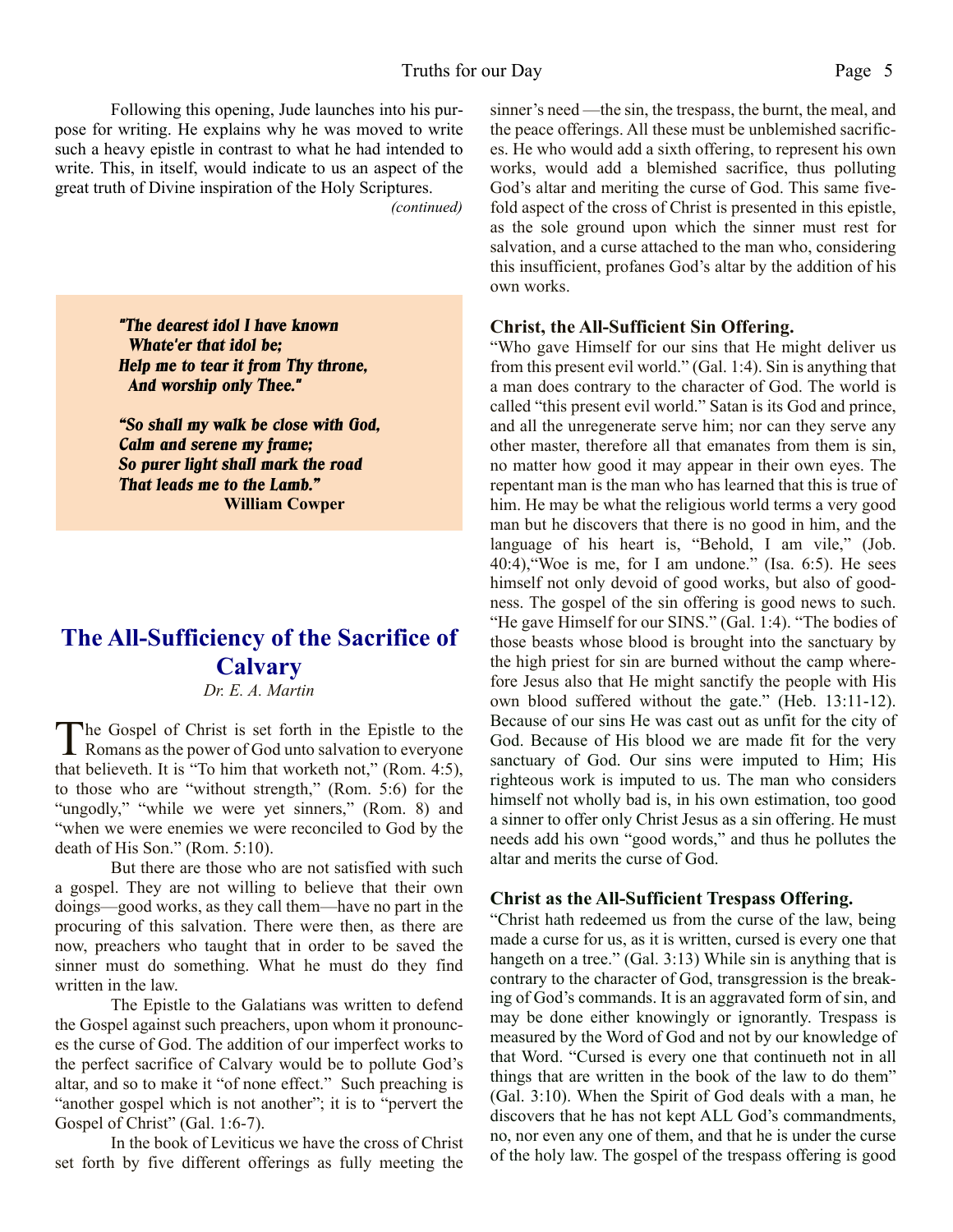news for such a one. "Christ hath redeemed us from the curse of the law, being made a curse for us, as it is written, cursed is every one that hangeth on a tree." (Gal. 3:13). The curse that was my due fell upon the One who was "wounded for our (my) trangressions," (Isa. 53:5) and I am free.

 And not only so, the "blessing of Abraham" is now mine, through Jesus Christ. In the case of trespass there was not only the sacrificing of the victim; there must also be restitution to the one who had been harmed, according to the priest's evaluation, with one-fifth more added to the original amount of the trespass. Adam's trespass robbed God of His due and robbed the human family of Eden life, filling the world with bloodshed and violence, but through the trespass offering of Calvary God is glorified above His Edenic glory, and the saved have that which is better than Edenic life—life eternal; not merely Eden, but the Paradise of God; not merely a visit from God but God dwelling in the midst of His redeemed. Thus there has been added by this one offering infinitely more than what was taken away, and while restitution by man to his fellow man has its right place, yet it adds nothing to the one great trespass offering, and he who rests for salvation, even in part, on any sufferings that he may endure on account of his own guilt, or upon any restitution which he may make, but adds that which defiles, and so makes the cross of Christ of none effect. He remains under the curse.

#### **Christ as the All-Sufficient Burnt Offering.**

"I am crucified with Christ; nevertheless I live; yet not I, but Christ liveth in me." (Gal. 2:20.) The burnt offering differed from either the sin or trespass offering, in that it was a sweet savor offering. It speaks of the ground of our approach with acceptance to God. Finding ourselves utterly unworthy, we approach in His name. Christ in His entire service, person, experience and walk, tested by the infinite holiness and righteousness of God was found perfectly acceptable, a sweet savor unto God; and not only so, a savor of rest, for so the Hebrew word implies, being that on which God could rest with full satisfaction and delight, every attribute and perfection having been manifested, harmonized and glorified thereby. "To all this God has set His seal by raising Him from the dead and setting Him on His own right hand. Thus, the so-called burnt sacrifice is, properly speaking, the ascending offering, as it sets forth Christ, not only in life and death, but in resurrection and ascension. The offerer, in drawing nigh to God, conscious of his own imperfection of character and conduct, approaches Him in the name of one in whom every human virtue and excellence was seen in full perfection, the chiefest of ten thousand and the altogether lovely, to be accepted in the sweet savor of what Christ was in the estimate of God His father, in the perfection of His life as well as in the value of His atoning death." (Newbury).

The sinner who believes in adding for his accep-

tance aught of his own goodness, believes another gospel than that of the burnt offering of Calvary, and is under the curse.

#### **Christ as the All-Sufficient Meat Offering.**

"The life which I now live in the flesh, I live by the faith of the Son of God, who loved me, and gave Himself for me. I do not frustrate the grace of God, for if righteousness come by the law, then Christ is dead in vain." (Gal. 2:20). Under the law the burnt and meat offerings were always found together. Here also we have them in closest contact. As to the meaning of the meat offering, we will quote again from the same author, "The so-called meat offering is, properly speaking a gift offering, the Hebrew word (minkhah) being derived from a root signifying to give. It is a beautiful type, similar to that of the manna, representing Christ as the gift of God (John 3:16, 6:32, Gal. 2:20). The "fine flour" is emblematic of the pure, holy humanity of the Son of Man, the woman's seed, the virgin's son. "Unleavened," for though made in all points like His brethren, and in the likeness of sinful flesh, He was without sin-- "Holy, harmless, separate from sinners." All that Jesus was in person, character, experience and atoning sufferings being tested by the holiness and righteousness of God, is found to be most holy and acceptable, and such on which every divine perfection can feed with infinite satisfaction and delight. In this holy fellowship the believer also, in his priestly character, through the fellowship of the Holy Spirit, has his share, he too can feed and triumph and repose." (Newbury).

 The food of the man who is crucified with Christ, and who yet lives, is none other than the food of God's altar, the meat offering. "It is not I that live, but Christ liveth in me, and the life which I now live, I live by the faith of the Son of God, who loved me and gave Himself for me." The bread of heaven, the bread of life, fed upon by faith, becomes assimilated; part of our very being and a new life is lived in the strength of that bread. The moment a sinner, no matter how degraded and powerless he is to lead a righteous life, feeds upon the meal offering by receiving the Lord Jesus Christ as his Savior, that moment he receives power to produce the fruits of righteousness. Christ lives in him. The life which he now lives he lives by the faith of the Son of God. The very same faith that enabled Him to overcome the world dwells in the true believer, and in spite of much stumbling he will also overcome the world. This power to lead a life pleasing to God is the outcome of feeding upon the meal offering, the result of salvation and not the procuring cause. He who, in order to obtain salvation, presents his own righteousness, only pollutes God's meal offering, and is under the curse.

#### **Christ as the All-Sufficient Peace Offering.**

"God forbid that I should glory save in the cross of our Lord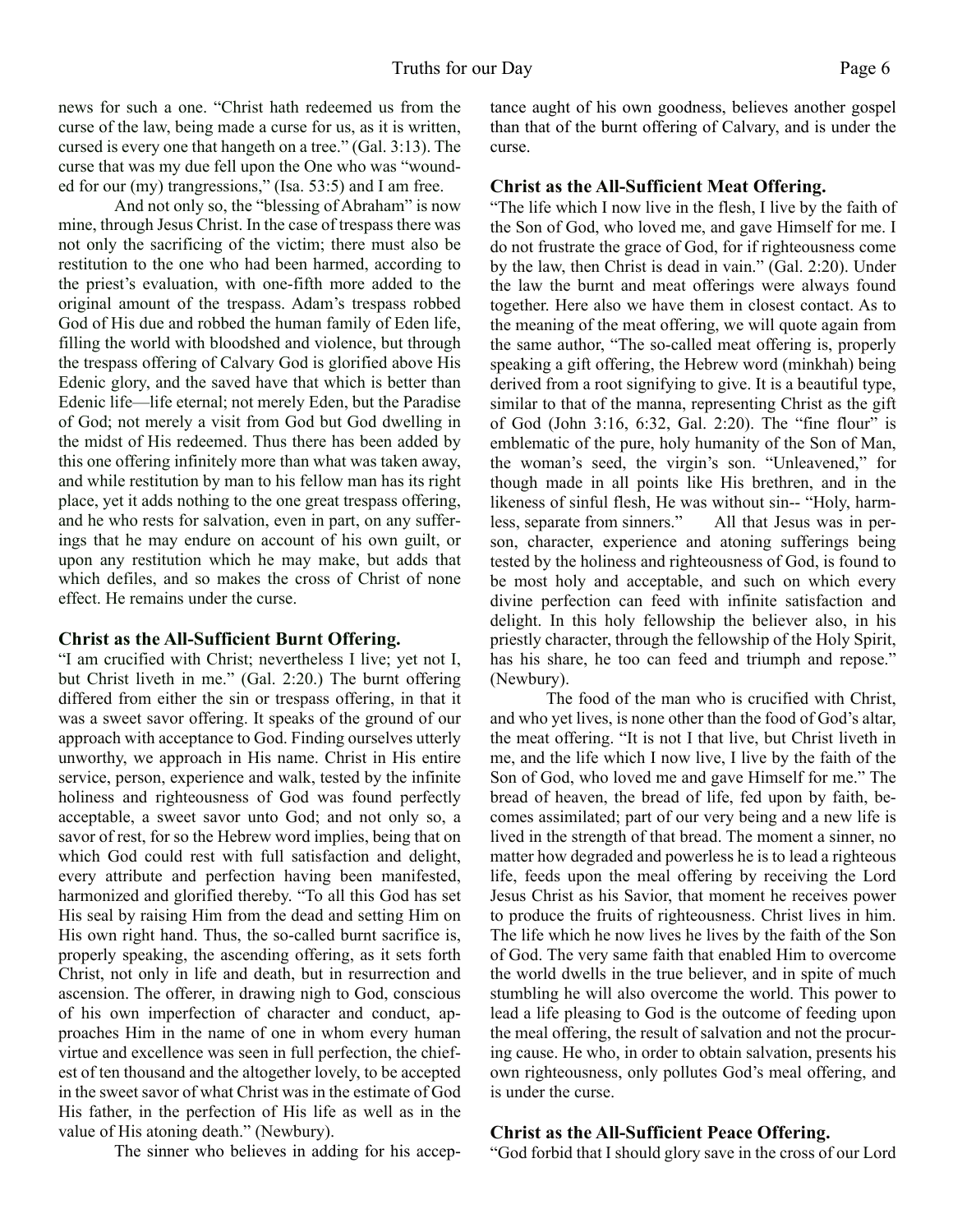Jesus Christ, by whom the world is crucified unto me, and I unto the world. . . . As many as walk according to this rule, peace be on them." (Gal. 6:14-16). The sinner is a rebel against the government of God, and therefore a stranger to peace. To him God is a dreadful foe, liable to seize him at any moment and thrust him into Hell. He may purpose many terms of peace to God, such as professing religion, saying prayers, doing penance, or the performance of good works, as he calls them. He will "give his heart to God," "make a start for the kingdom," "join the church," as he says, and a thousand other things, in the vain endeavor to make his peace with God. But though he gives his all, it is not an offering of sufficient value to bring about reconciliation with God. Nothing that the sinner can do can take out of his heart the love of sin with its consequent hatred of God. "The carnal mind is enmity against God, for it is not subject to the law of God, neither indeed can be, so then they that are in the flesh cannot please God." (Rom. 8:7-8).

 The Peace offering tells upon what ground God Himself proposes peace: "Peace through the blood of His cross." (Col. 1:20). By means of the cross the world is crucified unto me and I unto the world, "for in Christ Jesus neither circumcision availeth anything nor uncircumcision, but a new creation, and as many as walk according to this rule, peace be on them." (Gal. 6:15-16). This double crucifixion takes the sinner out of the old creation and puts him into the new, where peace reigns. "If any man be in Christ he is a new creature (creation), old things are passed away, behold all things are become new and all things are of God who hath reconciled us to Himself by Jesus Christ." (2 Cor. 5:17). When God and the sinner meet at the Cross all that stood between them is removed, and the sinner becoming part of the new creation enters into peace as enduring as the new creation, the eternal peace of God. He who in order to obtain peace with God offers that which has emanated from himself thereby defiles the altar of God's peace offering, and brings upon himself the curse of God.

Reader, upon what are you resting for salvation? Is it upon anything that you have done in the past; upon anything that you are doing; or shall yet do? Then you are under the curse of God. How dare you add your polluted doings to the holy sacrifice of Calvary? Can you thus proclaim that Sacrifice to be insufficient and yet expect to escape the curse of God? Happy are all those who finding in themselves only sin, trespass, unacceptability, death, and enmity against God, find in the One who hung upon the tree all that is required to meet their need, as well as that which infinitely glorifies every attribute of a thrice Holy God.

#### All else owes its beauty to its coloring. Truth alone loses its beauty when colored. Panin

# **The Perversion, Purpose, and Proclamation of the Supper**

1 Corinthians 11:20-34. *Robert Surgenor*

It was common in the early days of the Church for<br>believers to gather together on a daily basis for a love It was common in the early days of the Church for feast and a time of fellowship one with another (Acts 2:46). Corinth was a cosmopolitan seaport city, taken up with the finer arts, oratory, philosophy, and yet very licentious with its worship of Venus, the goddess of lust. When Paul entered Corinth to preach the gospel, "many of the Corinthians hearing believed, and were baptized" (Acts 18:8). Continuing there for a year and six months, Paul taught them assembly principles, and God graciously bestowed upon the assembly spiritual gifts.

 Among the converts were fornicators, idolaters, adulterers, effeminate, abusers of themselves with mankind, thieves, covetous, drunkards, revilers, and extortioners. However, God sanctified and justified them through their faith in the Lord Jesus, which resulted in them washing themselves (1 Cor. 6:9–11). What a dramatic change in their lifestyle! This was to their credit.

 However, as an assembly they still seemed to look lightly upon certain sins, as a reading of 1 Corinthian 5 shows. Many errors began to raise their ugly head in the Corinthian assembly, and Paul writes his first epistle to them to correct their errors.

 The error exposed in 1 Corinthians 11 was that they were not keeping the Lord's Supper in a scriptural way. Instead, they were making a love feast out of the Supper. The rich were bringing an abundance of delicate food to gorge on, while the poor were going hungry. Some even became drunken from consuming the wine that was the emblem of the Lord's blood. The Lord's Supper was instituted for the benefit of the soul, not the benefit of the stomach.

 Thus Paul rebukes them sharply, and tells them that in so gathering to remember the Lord, they were in reality not keeping the Supper at all. The marginal rendering of verse 20 is, "When ye come together therefore into one place, ye cannot eat the Lord's Supper."

 I do not know of an assembly today where such perverse activity prevails Lord's Day morning at the Lord's Supper. However, it is possible for an assembly to simply go through the motions in a mechanical way, thinking that they are keeping the Lord's Supper, when in reality the Lord is not recognizing their little "program," or, "ritual," at all. Let us all examine ourselves.

 Paul had personally received the pattern of the Supper from the risen Lord. In relating that, he also said, "That the Lord Jesus (in) the same night in which He was betrayed took bread." There is something worth noticing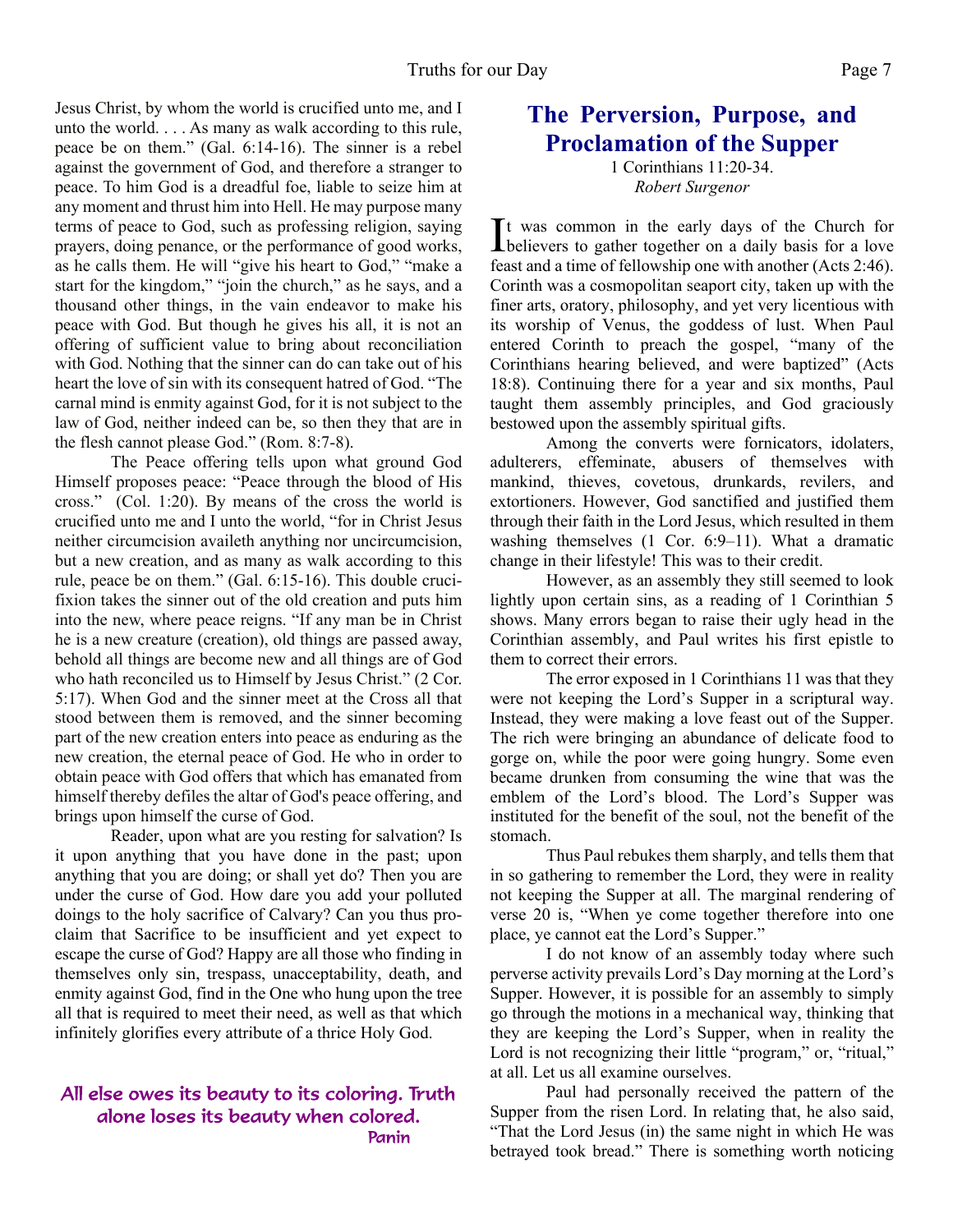here, and it is found in the word "was betrayed." The Newberry Bible shows that the word "was" is in the imperfect tense. Thus it should read, "was being betrayed," which clearly shows that while the Lord was instituting the Supper, Judas was meeting with the chief priests who covenanted with him to betray the Lord for thirty pieces of silver. This is another proof that Judas was not at the Lord's Supper.

 "This is My body which is broken for you." J. N. Darby's translation reads, "This is My body, which is for you." There is no verb "broken" in the text. His body was "given" (as we have noticed) to pay our debt, but it was never broken. He was wounded, bruised, stricken, cut off, and smitten of God, but His body was never broken. Scripture declares, "For we are members of His body, of His flesh, and of His bones" (Eph. 5:30). I like to think of it in this way, that just as His body was never broken, so I, being a member of His body will never be broken (severed) from Him.

 I remember years ago, my dear friend, the late G. P. Taylor, came to the New Creek Assembly in West Virginia and gave good practical ministry. However, Lord's Day afternoon, during his meeting, he said that every meeting of the assembly was equally as important as any other assembly meeting. While driving back to the home where we were staying, he asked me how I felt the meeting went. I said to him, "Brother Taylor, if the doctor allowed you to leave your home only two hours a week, what meeting would you choose to attend." He blurted out, "Why the breaking of bread of course!" I then said, "Why wouldn't you attend the prayer meeting, or the gospel meeting, or the prayer meeting, seeing you said that every meeting was equally important?" He gave me that "G.P. grin," and said, "You've got me."

 The gathering together for the Lord's Supper is not a mere request, it is a direct command – "this do." This command is in the present/continuous tense which indicates His desire that they hold Him continuously in their remembrance throughout their sojourn down here. The word "remembrance" means an affectionate calling to one's mind of a person loved. Paul then states the end result of the Supper; "For as often as ye eat this bread, and drink this cup, ye do shew the Lord's death till He come" (vs. 26). The word "eat" means "to devour, to consume."

 I once asked the late William Warke how the bread was disposed of after the Supper? He said that he didn't think that any was left, they consumed it all. The late William Williams said that some saints take such a small portion of the loaf, that they could lose it if it fell into a cavity in their tooth.

 I have often been asked what should be done with what remains of the emblems. Should some sister take it home for bread pudding, or should it be reserved with a meal? As far as the bread is concerned, it is only bread, yet,

that ordinary bread was used for a very special occasion. Let us dispose of it in a quiet way, and not use it to satisfy our stomachs. Some assemblies break the remains into crumbs to feed the birds. The wine that is left in the cup should never be poured back into the container holding fresh wine. There is a possibility that in time, the whole container could become contaminated. The proper thing to do with any wine left in the cup is to dispose of it.

 You will remember in Matthew 26:27, when the Lord was instituting the Supper it says, "He took the cup, and gave thanks, and gave it to them, saying, Drink ye all of it." When the New Creek Assembly was planted, one lady was very hesitant about coming into the fellowship, so I went to visit her. Very seriously she told me that she wanted to be in the assembly, but felt that it was too much for her to try and consume a whole cup of wine at the Supper. I asked her what made her think that she would be expected to drink eight ounces or more of wine while remembering the Lord? Opening her Bible she showed me Matthew 26:27 where the Lord said, "Drink ye all of it." She thought that when the cup was to be passed to a believer, that person was obligated to drink the whole cup, and then it would be refilled for the next person, until all in the circle had individually consumed one whole cup of wine. I showed her that the Greek word "of " was ek, meaning "from," and that the text should read, "Drink ye all from it." She smiled a sigh of relief, and that coming Lord's Day when the assembly remembered the Lord for the first time, she was in the circle.

 I remember William Williams relating to me an incident he had with a newly saved couple in Venezuela. Visiting their home a few days after they had been received into an assembly, he noticed a plate covered with a glass bowl sitting on top of the mantel. On the plate was a chunk of bread. Brother Williams inquired about it, and the newly saved brother told him that the piece of bread was from their "first communion." Previous to their conversion, they were Roman Catholics, and lo and behold at their first breaking of bread, he tore off a chunk from the loaf, took it home to adore it. Having worshipped statues prior to his salvation, he was still wearing some "grave clothes" of Roman Catholicism. William Williams went over to the mantel, lifted the glass cover, picked up the plate holding the bread, and went to the front door and tossed the bread out of the house. They were making an idol out of the bread by adoring it.

 On the other hand, I heard of an assembly where the Christians' children were running up to the emblems after the meeting was closed in prayer and tearing off pieces to eat. How disgraceful! Such impure activity should never be condoned. God will hold the elders responsible for allowing such irreverent activity.

 In one assembly, after the breaking of bread, refreshments were served in the basement. Two young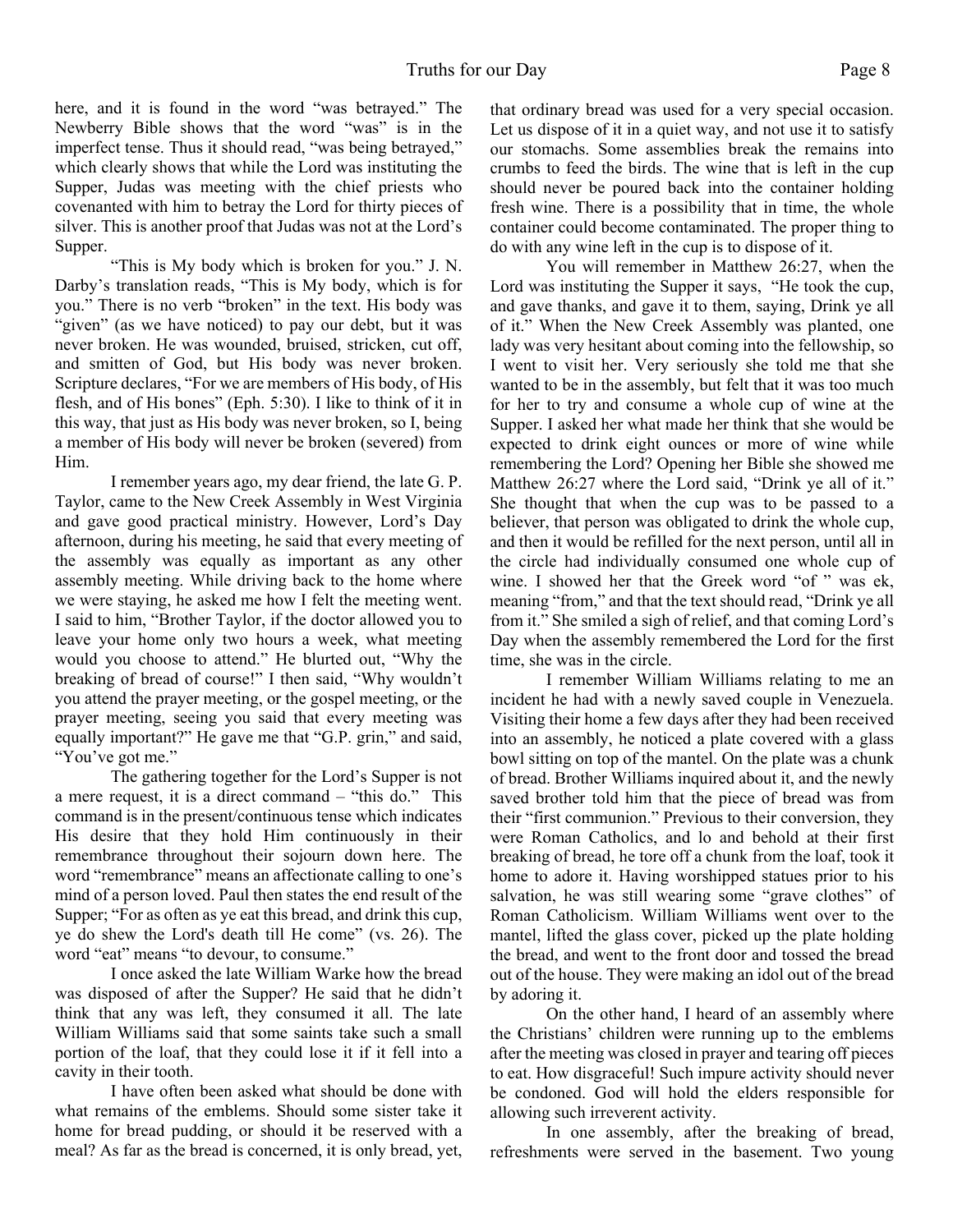"sisters," daughters of an elder, and supposedly in the fellowship, took the bread and made dough-balls to throw at one another in the dining room of the hall. It so upset a couple, who formerly were Lutherans, that they complained to the father of the young women who were throwing the bread at each other. Instead of the young "sisters" being rebuked, the couple that complained were rebuked. Consequently, they left the assembly, and told me that they had witnessed more reverence in the Lutheran Church than in that assembly.

 The fleshly conditions at Corinth were severe, but let us all beware, for the flesh is still very much alive, and there is the danger that, little by little, we too, could drift into a fleshly, irreverent state, as the assembly just mentioned.

*(to be concluded)*

# **The Dayspring from on High**

"Through the tender mercy of our God; whereby the dayspring from on high hath visited us." (Luke 1:78)

This beautiful name that Zacharias used to speak of the coming Savior was uttered when he was "filled with the **This beautiful name that Zacharias used to speak of the** Holy Ghost, and prophesied" (Luke 1:67), thus directed by the Holy Spirit to so speak of Christ. It is interesting that he also called Him "the Highest" and "the Lord" and anticipated that He would "give knowledge of salvation unto his people by the remission of their sins" (vv. 76-77). This was spoken before the birth of Christ.

 It is only in this passage that we find this particular word that translates the Greek word for "the east," (Mt. 2:1-2, 9) or "rising." Dr. Robertson ("Robertson's Word Pictures") refers it to the rising of the sun or stars, and Pulpit Commentary says it is "derived from the magnificence of an Eastern sunrise. In his temple service at Jerusalem, the priest must have seen the ruddy dawn rise grandly over the dark chain of the distant mountains and light up with a blaze of golden glory the everlasting hills." We find similar expessions in prophecies that anticipated the coming of the Messiah, such as in Isaiah 60:1-3 and His coming advent of glory that Malachi anticipates in 4:2.

F.B. Hole indicates that this expression, "The Dayspring from on high" is a peculiarly lovely description of Christ. Alternative words for "Dayspring" would be "Daydawn" or "Sunrising. "His advent was indeed the dawning of a new day. Every earthly sunrising has been, to human eyes, from beneath upwards. This one was from "on high," that is, from above downwards. . . He saw however, that it meant the bringing in of both light and peace for men; and here he does begin to speak of things that were blessedly accomplished in the first coming of Christ. . . In the first glimpse we have of him (Zachariah), he is a

troubled and fearful man. His last word recorded in Scripture is "peace". He had seen by faith the coming of the Savior, like the dawning of a new day of blessing, and that made all the difference."

That coming to which Malachi 4:2 refers is the future, greater sunrise, the coming in glory of that One who will rise with "healing in His wings," and deliver His people to bring in lasting peace and blessing. That will be the last sunrise, for in the eternal day, "there shall be no night there . . . for the Lord God giveth them light," (Rev. 22:5).

**God's promises are not exhausted when they are fulfilled, for when once performed, they stand just as good as they did before, and we may wait a second accomplishment of them. Man's promises, even at the best, are like a cistern which holds but a temporary supply; but God's promises are as a fountain, never emptied, ever overflowing, so you may draw from them the whole measure of that which they apparently contain, and they shall be still as full as ever. anon**

# **Altars of the Bible, pt. 1**

*Alcímedes Velasco, Venezuela* (from "La Sana Doctrina," #290, Jul-Aug 2007 )

It is interesting to note the references to different altars in the Scriptures, especially those that have a spiritual con- $\mathbf{\bar{I}}$  t is interesting to note the references to different altars in notation with practical lessons. The general feeling is that an altar in the Scriptures is associated with a sacrifice that has the purpose to establish or maintain a good relationship with God. We will begin with the Family Altar, the exercise of Job in his concern for his sons as he offered burnt offerings on their behalf in case they had sinned. We see him as an example of an Old Testament father who can help us in this modern age so contaminated with sins that affect the children, adolescents and the young.